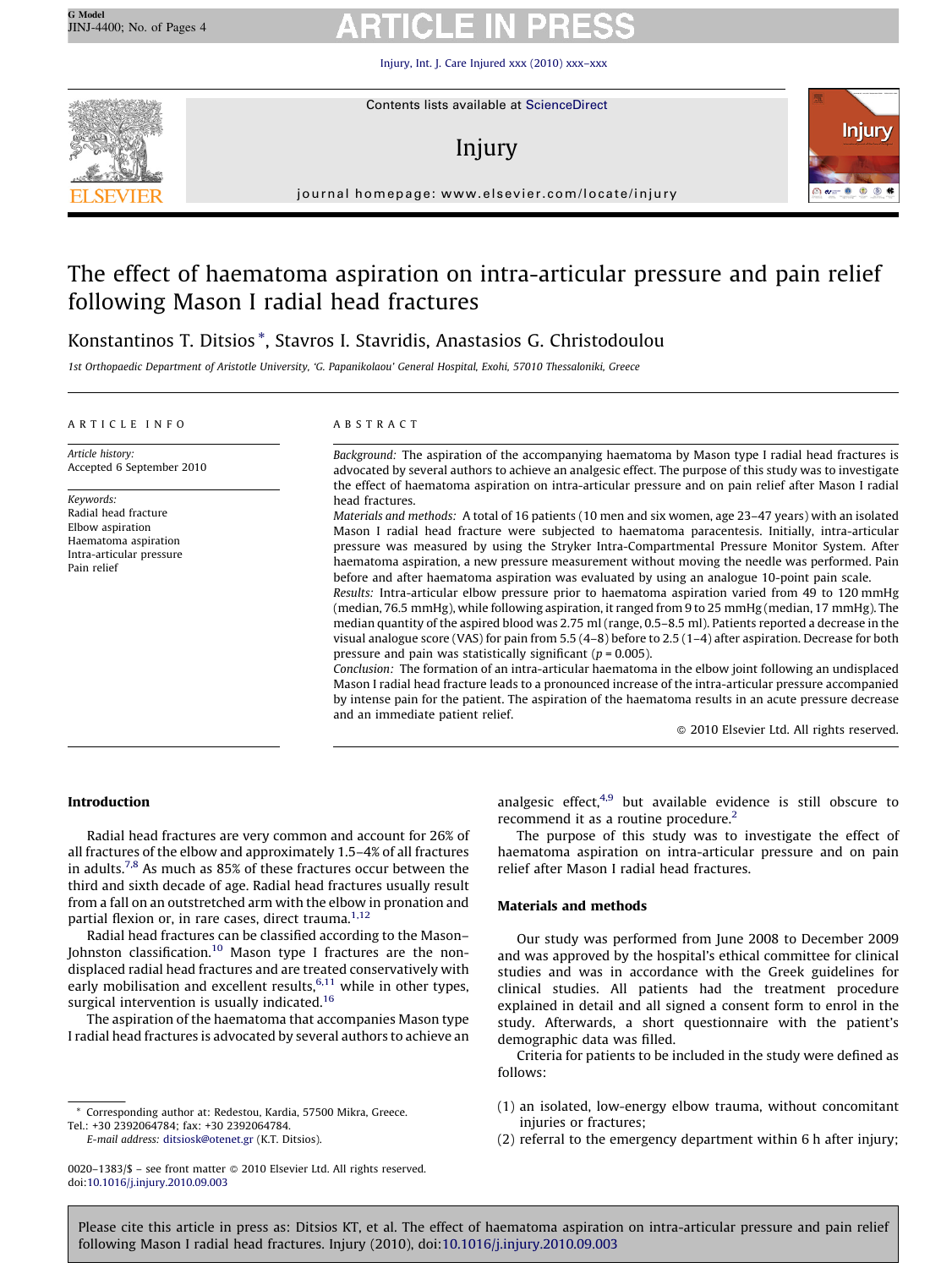2 K.T. Ditsios et al. / Injury, Int. J. Care Injured xxx (2010) xxx–xxx

- (3) radiologic confirmation (elbow antero-posterior and lateral views) of an undisplaced, Mason type I radial head fracture;
- (4) existence of symptoms and signs consistent with such an injury;
- (5) lack of any tenderness on the medial site of the elbow at clinical examination to exclude a medial collateral ligament injury; and
- (6) willingness to participate in the study.

Accordingly, exclusion criteria were defined as follows:

- (1) existence of concomitant injuries or fractures;
- (2) treatment more than 6 h after injury;
- (3) suspected medial collateral ligament injury; and
- (4) refusal to participate in the study.

Aspiration was performed in all cases in the emergency department by the same surgeon. In his absence, no patients were recruited into the study.

The pressure measurement and haematoma aspiration procedures were performed as follows.

With the patient lying in supine position, the forearm was placed on the patient's abdomen with the injured elbow flexed at about  $80^{\circ}$ to maximise the patient's comfort. Under aseptic conditions, an 18-g needle with the device for intra-compartmental pressure measurement (Intra-Compartmental Pressure Monitor System, Stryker®, MI, USA) was inserted after palpation of the haematoma. The exact insertion point was in the centre of a triangle formed by the radial head, the lateral epicondyle and the olecranon tip, as described by Quigley.<sup>[15](#page-3-0)</sup> The correct position of the needle was verified with the pressure indications during insertion. If the needle was in the surrounding tissues, pressure indications were less than 10 mmHg. The insertion of the needle into the haematomawas accompanied by increased pressure indications. No regional anaesthesia was performed, to avoid interference with pressure measurement and pain evaluation following haematoma aspiration.

After penetrating the haematoma, the needle was held stably and the pressure indication was registered after 30 s. Afterwards, with the needle held in place, the device was removed and a 10-ml syringe was applied to aspirate the haematoma. During aspiration, the needle was held steadily in the same position and any movements were avoided. When the blood aspiration was completed, the syringe was removed, the contained blood quantity registered and the pressure measurement device was put back in place for post-aspiration pressure measurement. After 30 s, the indicated pressure was registered. This 30-s interval was used to standardise for the effects of capsular viscoelasticity and fluid flow across the synovium.<sup>[14](#page-3-0)</sup>

Finally, the patients were asked to evaluate their pain before and after treatment by using a VAS pain.

After completing the evaluation procedure, the elbow was immobilised in a brachial–elbow–wrist back slab in 80 $^{\circ}$  flexion. The back slab was applied only after pain evaluation by the patient was completed, to avoid any possible interference. The elbow was kept immobilised for 8–10 days, according to our standard protocol for conservative treatment of Mason type I radial head fractures. After 8–10 days, the patients were examined in our outpatient clinic and were asked to retrospectively evaluate their pain, especially the pain felt within 48 h after aspiration.

# Statistical analysis

Changes in intra-articular pressure and VAS for pain were assessed with the non-parametric Wilcoxon signed ranks test due to the small sample size. All reported  $p$  values were two-tailed with  $p < 0.05$  considered as significant and analyses were conducted using Statistical Package for Social Sciences (SPSS) 15 (SPSS, Inc., Chicago, IL, USA).

# Results

According to our inclusion criteria, 26 patients were eligible to be included in the study, but 10 of them refused the proposed haematoma aspiration.

The 16 patients that agreed to participate in our study (10 men, six women; age 23–47 years, median 33.5 years) referred to the emergency department of our hospital after suffering a low-energy elbow trauma.

In three cases, the mechanism of injury was a direct hit to the elbow, while 13 of the patients reported a fall on an outstretched hand. There were 11 right and five left elbows injured; the involved upper limb was the dominant one in 14 patients.

The mean follow-up time was 8.9 days (range, 8–10 days) as follow-up time ended at the outpatient control time point, where the back slab was removed.

The intra-articular elbow pressure prior to haematoma aspiration varied from 49 to 120 mmHg (median 76.50 mmHg), while following aspiration, it ranged from 9 to 25 mmHg (median 17 mmHg). This decrease in intra-articular pressure was statistically significant ( $p = 0.005$ ) (Fig. 1).

The median quantity of the aspired blood was 2.75 ml, ranging from 0.5 to 8.5 ml. According to the results of pain evaluation, the median pain score prior to treatment was 5.5 points (range, 4–8 points), while it decreased to a median of 2.5 points (range, 1–4 points) following haematoma aspiration. This decrease was also found to be statistically significant ( $p = 0.005$ ) ([Fig. 2](#page-2-0)).

The whole procedure was well tolerated by all patients and no early or late complications resulting from the aspiration procedure were reported.

When the patients were re-examined at the outpatient clinic, none of them reported a significant pain increase after aspiration, and all the patients claimed that the achieved pain relief was sustained.

# Discussion

In our study, we aimed to investigate the effect of haematoma aspiration on intra-articular pressure and on pain relief after Mason I radial head fractures.



Fig. 1. Box-plot of elbow intraarticular pressure before and after aspiration (Wilcoxon signed ranks test  $p = 0.005$ ). Elbow intraarticular pressure decreased significantly after aspiration ( $p = 0.005$ ).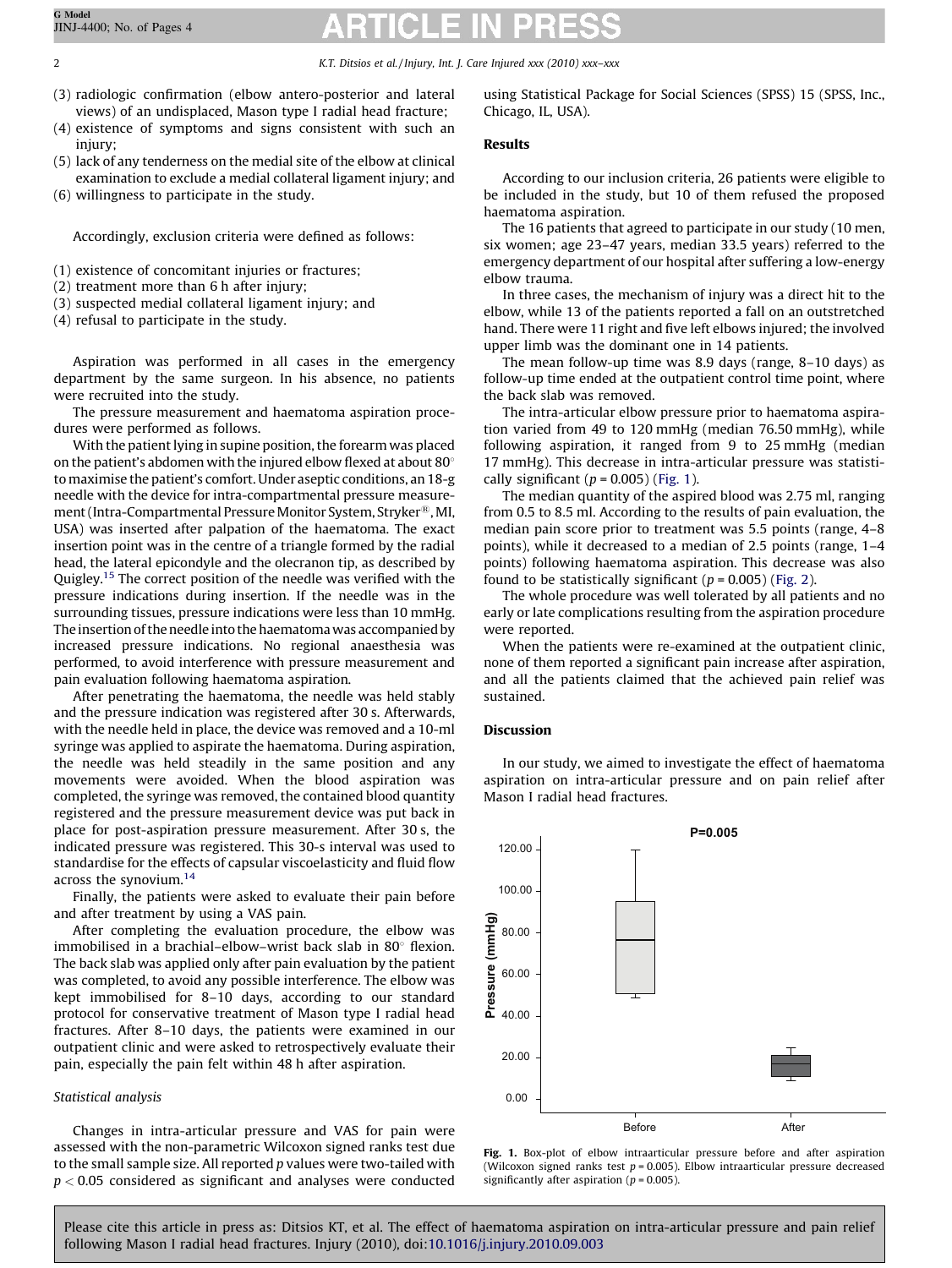K.T. Ditsios et al. / Injury, Int. J. Care Injured xxx (2010) xxx–xxx 33

<span id="page-2-0"></span>



Our results demonstrated a statistical significant decrease of median intra-articular elbow pressure (76.5 mmHg prior aspiration to 17 mmHg afterwards) as well as of pain perception (ranging from VAS 5.5 prior to aspiration to 2.5 afterwards) immediately after haematoma aspiration. The median quantity of aspired blood was 2.75 ml.

Our findings support the analgesic effectiveness of haematoma aspiration following radial head fractures and are in accordance with various clinical studies, which prospectively demonstrated that elbow aspiration with $9$  or without<sup>4</sup> local anaesthetic application resulted in significant patient relief as well as in an earlier return of motion.

Our measured preaspirational intra-articular pressure values (median 76.50 mmHg; range, 49–120 mmHg) are very similar to those reported by O'Driscoll in his cadaveric study (mean 80 mmHg, 95% confidence interval 54–108 mmHg) as able to cause capsular rupture.<sup>[14](#page-3-0)</sup> These findings indicate that the formation of haematoma following a Mason type I radial head fracture causes a severe distension of the joint capsule almost reaching its maximum capacity and resulting in an intra-articular pressure increase extremely prone to capsular rupture.

In this cadaveric study, it was found that the capacity of the elbow joint capsule was  ${\sim}20\,\text{ml}$  and the lowest intra-articular pressure was measured at  $80^{\circ}$  of flexion. This position of maximum compliance might be interpreted as defining the 'resting position' of the elbow.[14](#page-3-0) The typical clinical picture of the injured patient holding his elbow flexed at about  $80^\circ$  and avoiding any kind of movement reflects his effort to minimise pain and discomfort by achieving the position of maximum compliance and thus, minimum intra-articular pressure.

A similar cadaveric study showed that there is a linear relationship between intra-articular fluid volume and decreased range of motion in the elbow for a volume ranging from 0 to 25 ml with increased signs of capsular rupture after 20 ml of fluid were injected[.13](#page-3-0)

Finally, in a study conducted with human subjects, the mean elbow joint capacity measured was  $14$  ml.<sup>[5](#page-3-0)</sup> Because this study involved living patients, the capacity of the elbow was defined as the volume required to exceed an intra-articular pressure of 50 mmHg rather than the volume needed to cause rupture, as was the case in the above-mentioned cadaveric study. The pressure of 50 mmHg was below the lower 95% confidence interval for pressures that may cause capsular rupture.<sup>14</sup>

We found that the median quantity of aspired blood was 2.75 ml, ranging from 0.5 to 8.5 ml. The range of these values could be interpreted as follows.

First, they are far beyond the maximum elbow capacity, indicating that the integrity of the joint capsule was preserved. Previous studies reported larger quantities of aspired blood from 2 to 26 ml, $4.9$  but since these studies also included Mason type II and type III radial head fractures, it is logical to assume that in such cases of more severe fractures, the joint capsule could be ruptured more easily in contrast to our study of Mason type I fractures.

Second, according to the bilinear pattern of the pressure/ volume relationship for the intact elbow joint capsule<sup>[14](#page-3-0)</sup> when reaching the upper limits of the curve, even a small fluid increase can cause a disproportionate increase in intra-articular pressure. Respectively, the aspiration of even a small amount of fluid can lead to a dramatic decrease of elbow joint intra-articular pressure and acute pain relief.

Our findings of post-aspiration elbow joint pressure ranging from 9 to 25 mmHg (median 17 mmHg) correlate well with similar findings of intra-articular pressure in normal elbows.[5](#page-3-0)

Amongst the strengths of our study is the increased homogeneity of the group, achieved through the strict inclusion and exclusion criteria used, with only patients having suffered a radiologically confirmed, isolated Mason type I radial head fracture being included. This is particularly important as capsular rupture that usually occurs in Mason type II or higher fractures may cause an intra-articular pressure decrease and subsequent pain relief. We deliberately avoided the use of any local anaesthetic to avoid any interference of its action in evaluating the analgesic effect of haematoma aspiration as well as in pressure measurement before and after joint aspiration. According to a recent study, the intraarticular use of local anaesthetic after joint aspiration did not offer any benefit over aspiration alone. $3$ 

Our study also has several limitations. First, we did not use a control group to directly compare our findings. Because normal joint pressures have been extensively studied in the literature, we thought that this would be of no significant value. Furthermore, it proved extremely difficult to convince patients to enrol in this study to allow intra-articular pressure measurement of their uninjured elbow, what would have been undoubtedly the ideal control group. We further did not investigate the long-term results of elbow aspiration. Because we included only Mason type I fractures in our study, a group where the efficacy of conservative treatment is well established, we focussed solely in the immediate effects of elbow haematoma aspiration. Although it could be argued that the sustenance of pain relief could be partially attributed to elbow immobilisation following aspiration, it is reasonably to believe that the analgesic effect is mainly achieved with the haematoma aspiration. According to literature,  $24.9$  reformation of the haematoma within the first 48 h does not routinely occur, and if it does, it lacks any clinical significance. Our results further support this finding. Finally, it could be argued that the number of patients is relatively small, but it appears that the increased statistical significance of our results compensates for this.

As the most appropriate treatment for radial head fractures still remains a matter of controversy, $16$  well-designed clinical trials with adequate statistical power are needed to establish conservative and surgical treatment guidelines for all types of these common fractures.

## Conclusions

In summary, our results demonstrate that haematoma formation following a Mason type I radial head fracture causes a dramatic increase of intra-articular pressure, almost reaching the